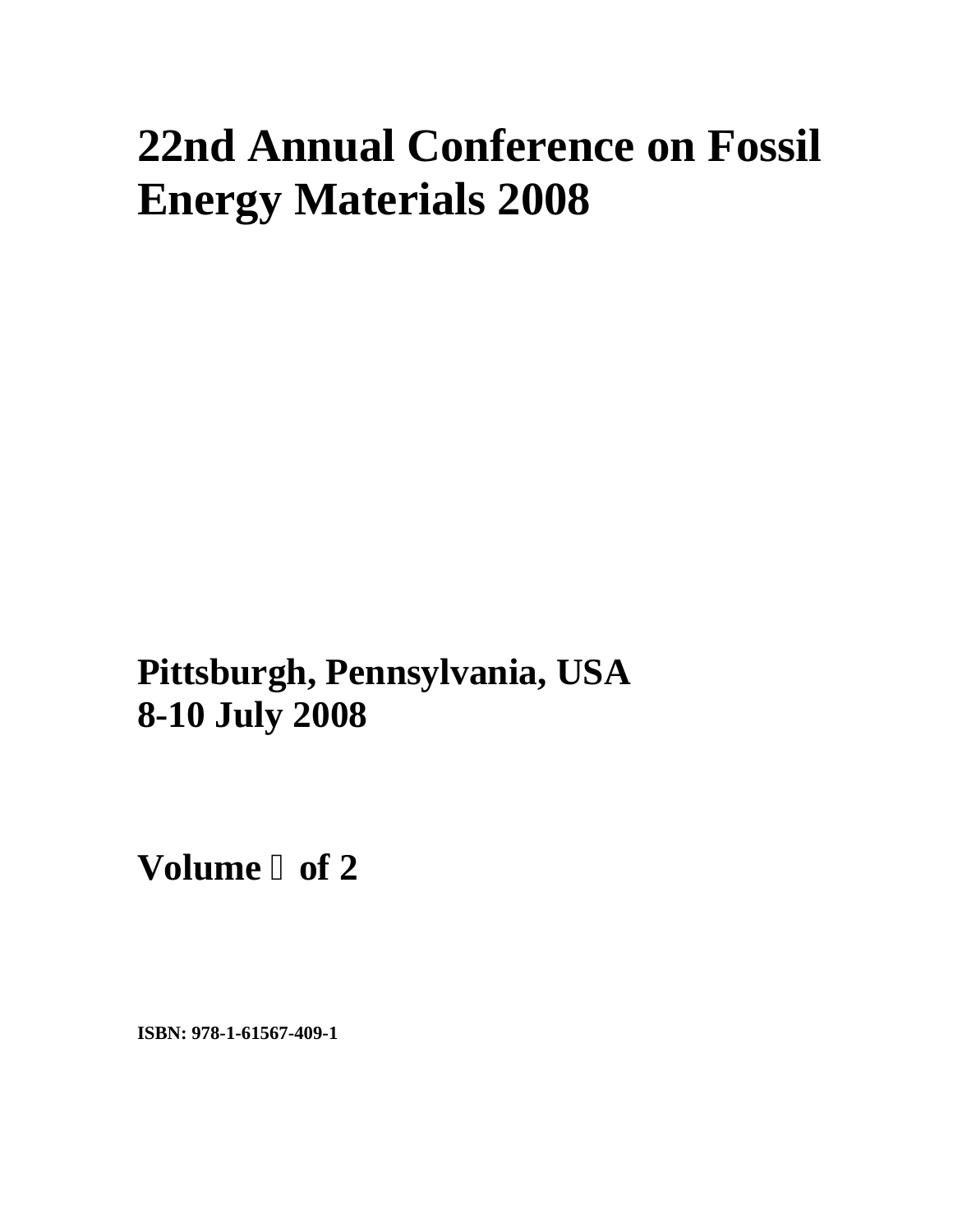**Printed from e-media with permission by:** 

Curran Associates, Inc. 57 Morehouse Lane Red Hook, NY 12571



**Some format issues inherent in the e-media version may also appear in this print version.** 

Copyright© (2008) by the National Energy Technology Laboratory All rights reserved.

Printed by Curran Associates, Inc. (2009)

For permission requests, please contact the National Energy Technology Laboratory at the address below.

National Energy Technology Laboratory 626 Cochrans Mill Road P.O. Box 10940 Pittsburgh, PA 15236-0940

Phone: (412) 386-4687 Fax: (412) 386-4604

www.netl.doe.gov

### **Additional copies of this publication are available from:**

Curran Associates, Inc. 57 Morehouse Lane Red Hook, NY 12571 USA Phone: 845-758-0400 Fax: 845-758-2634 Email: curran@proceedings.com Web: www.proceedings.com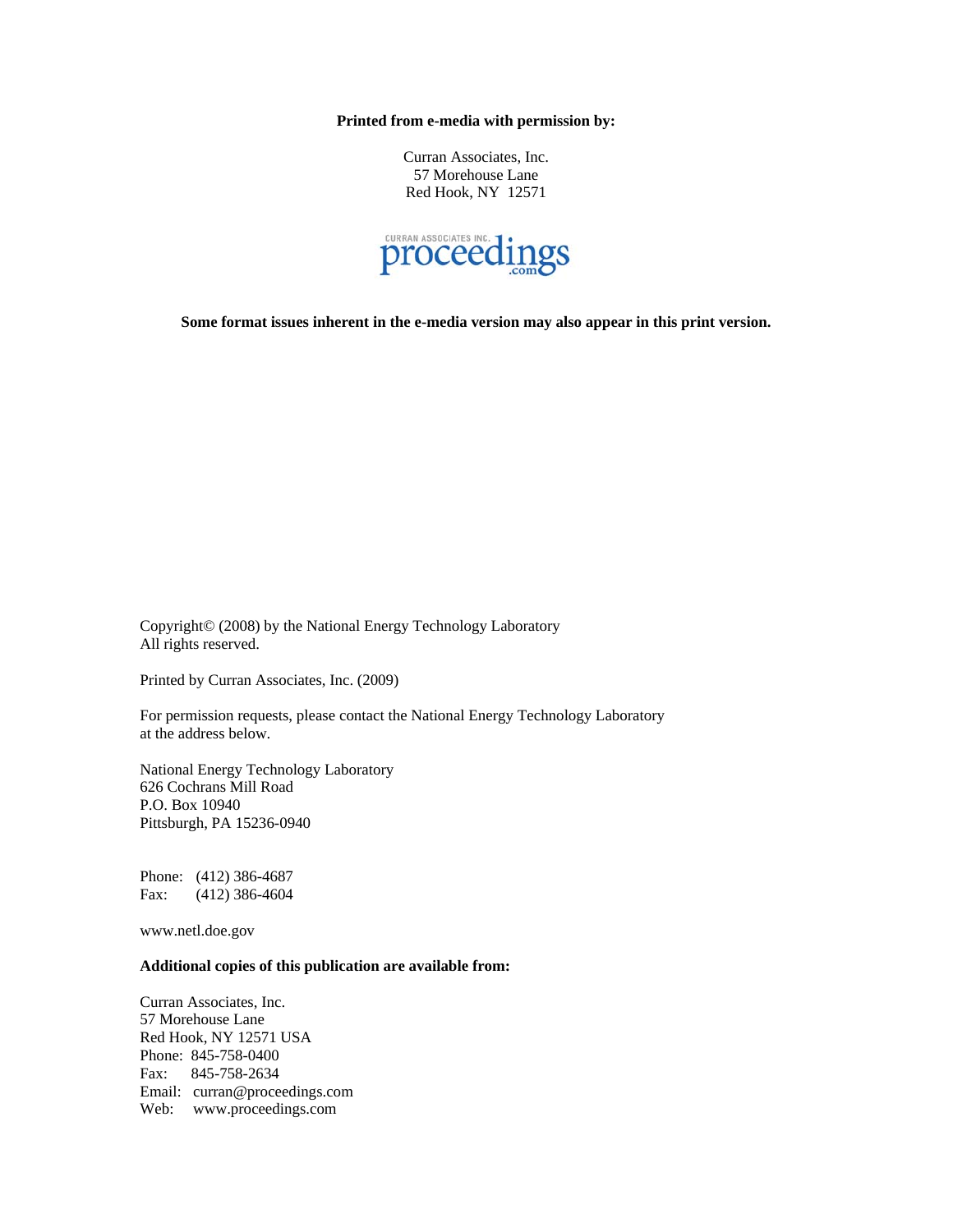## **TABLE OF CONTENTS**

#### **Volume 1**

| Robert Romanosky                                                                                |  |
|-------------------------------------------------------------------------------------------------|--|
|                                                                                                 |  |
| Yukinori Yamamoto                                                                               |  |
| Joachim Schneibel                                                                               |  |
| Room-Temperature Ductility Enhancement of Mo Alloys with Nano-Sized Metal Oxide Dispersions 100 |  |
| <b>Bruce Kang</b>                                                                               |  |
|                                                                                                 |  |
| Ian Wright                                                                                      |  |
|                                                                                                 |  |
| Ian Wright                                                                                      |  |
|                                                                                                 |  |
| Andrew Jones                                                                                    |  |
| Optimization of ODS-Alloy Properties for High Temperature Oxidation Resistant Components224     |  |
| <b>Bimal Kad</b>                                                                                |  |
|                                                                                                 |  |
| <b>Steve Kung</b>                                                                               |  |
|                                                                                                 |  |
| Ken Natesan                                                                                     |  |
|                                                                                                 |  |
| Gordon Holcom                                                                                   |  |
|                                                                                                 |  |
| Mary Anne Alvin                                                                                 |  |
|                                                                                                 |  |
| Michael Santella                                                                                |  |
|                                                                                                 |  |
| <b>Iver Anderson</b>                                                                            |  |

## **Volume 2**

| Matthew J. Kramer     |  |
|-----------------------|--|
| Matthew J. Kramer     |  |
| John Oakev            |  |
| Ying Zhang            |  |
| <b>Beth Armstrong</b> |  |
| J.G. Sun              |  |
| Ying Zhang            |  |
| Ying Zhang            |  |
| Thomas Lillo          |  |
| Kent Coleman          |  |
| Richard Nixdorf       |  |